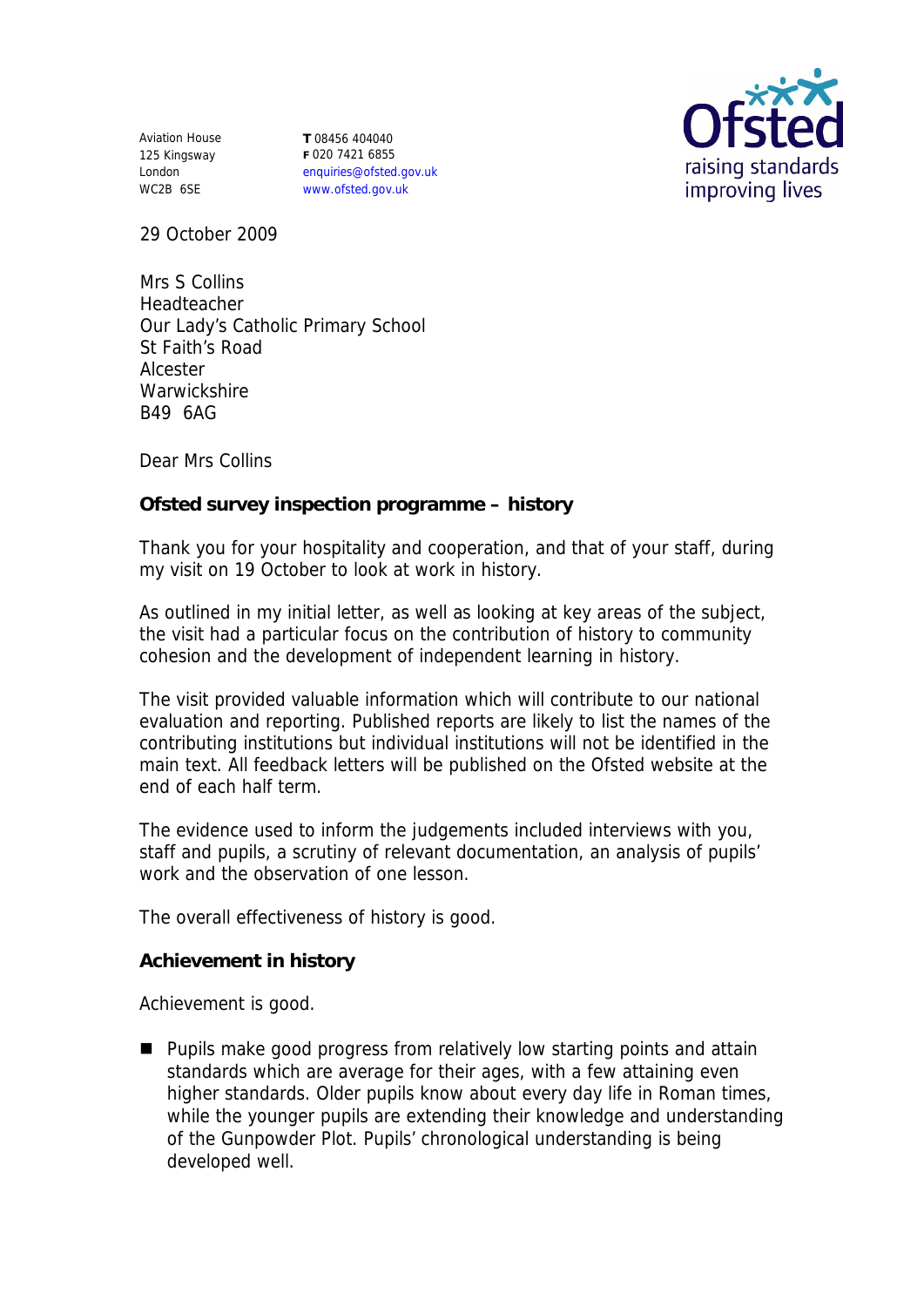- Although pupils' historical knowledge and understanding are good, their skills are not as well developed. They are aware that we know about the past through the use of different historical sources but they do not know, for example, how to evaluate the reliability of sources.
- **Pupils' skills in literacy are being developed well through the study of** history. The higher attaining pupils, in particular, can write extensively, and for different audiences and purposes. Pupils' skills in information and communication technology are being enhanced well.
- **Pupils' behaviour is exemplary. They are friendly and work well with each** other and with the adults. They sustain their concentration on the tasks set.

**Quality of teaching in history**

The quality of teaching is good.

- A good range of learning activities is planned for the different abilities of the pupils. This leads to good challenge for all, with an emphasis on developing pupils' independent learning.
- The activities are paced well with an efficient use of time. Pupils respond well to the structured activities and to the brisk pace of the learning.
- Teachers use good questioning skills to elicit good responses from the pupils. These skills consolidate the pupils' learning, for example about everyday life in Roman times.
- **Pupils thoroughly enjoy their learning and make good progress. Most** commented on how much they enjoy studying about the past.
- Pupils' work is marked regularly and evaluative comments are made. There is some evidence of self-assessment by the pupils, for example about the Gunpowder Plot. However, teachers do not always ensure that pupils respond to the written comments.

**Quality of the curriculum in history**

The quality of the curriculum is good.

- The curriculum is broad and meets requirements. Pupils study an appropriate range of topics in their mixed-age year groups.
- The history curriculum has recently been reviewed in the light of changes to the whole school curriculum. Good emphasis is placed on developing pupils' historical knowledge and understanding.
- **Pupils enjoy studying the subject and their experiences are broadened** through visits to a good range of historical places. These include visits to local places of interest, such as Alcester Museum and Coughton Court.

**Effectiveness of leadership and management in history**

The effectiveness of leadership and management is good.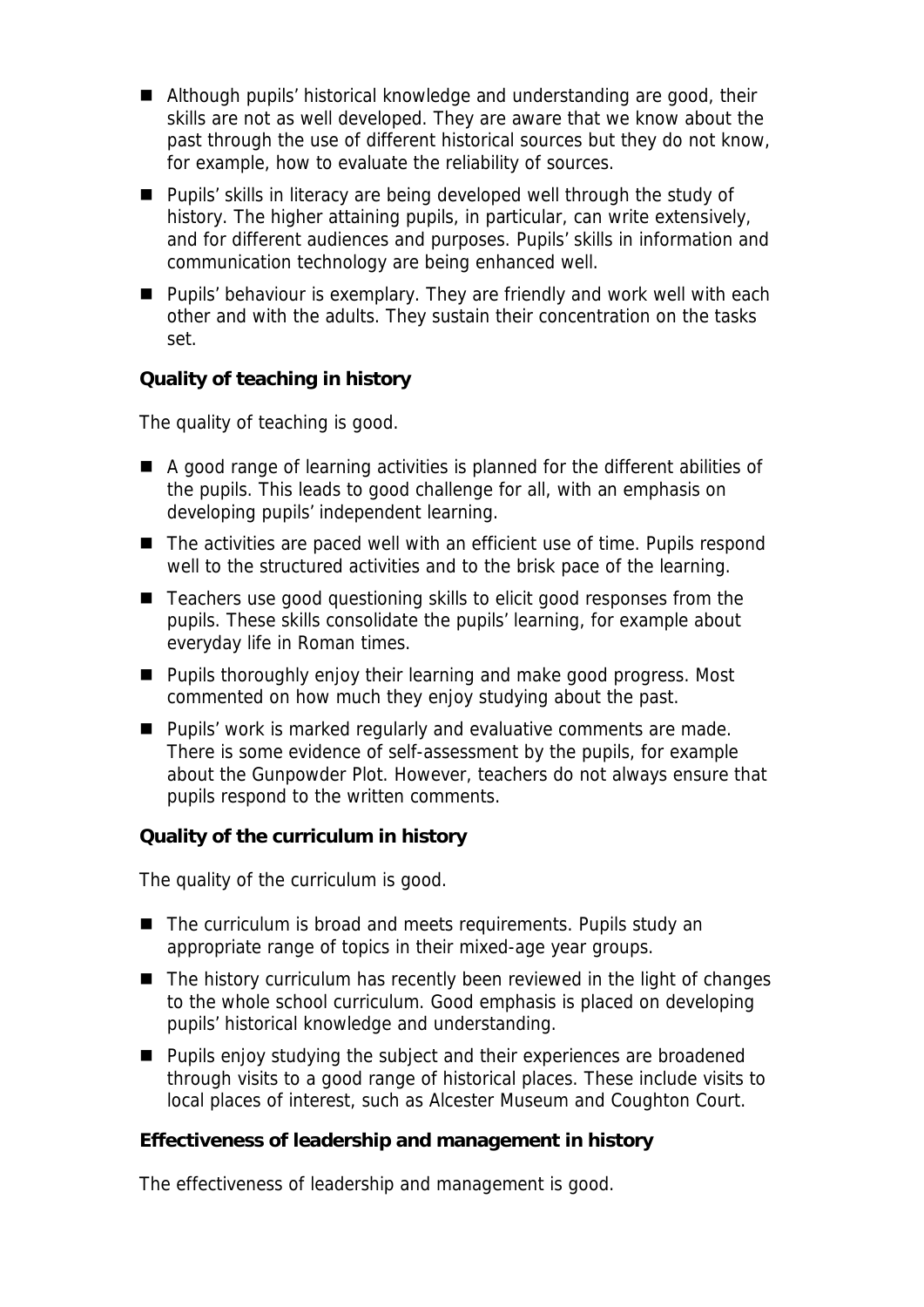- The part-time subject leader provides good leadership and direction for the subject. She has a good understanding of requirements and, although in school for only half the week, has done well to ensure that the subject moves forward.
- The subject leader monitors provision through regular discussions with staff and scrutinising pupils' work when appropriate. However, she does not have time to undertake any formal observations of lessons.
- There is detailed documentation for the subject and appropriate schemes of work have been drawn up. Some are being revised at the moment.
- The subject leader keeps abreast of developments in the subject through attendance at relevant local meetings. However, she has not been able to attend any training in history for quite some time.

**Subject issue: the contribution of history to community cohesion**

The contribution of history to community cohesion is satisfactory.

- Pupils learn well about their locality and participate in a good range of local activities. The school is involved in local church affairs and pupils regularly raise money for charities, for example Water Aid.
- Pupils' global understanding is developed through the study of a wide range of relevant topics, including Ancient Egypt, Ancient Greece and Kenya. Their understanding of Britain's cultural and religious diversity, however, is limited. The school is aware of this and is taking appropriate action.

**Subject issue: the development of independent learning in history**

The development of independent learning in history is good.

- **Pupils undertake a good range of independent learning. The older pupils,** for example, can work for sustained periods on the computers and are developing their research skills well. Some pupils are keen to undertake additional research at home.
- **Pupils work well together in pairs and in small groups. They are enthused** by activities, for example writing plays about Roman times, and can work in small groups with little adult supervision.

**Areas for improvement, which we discussed, include:**

- ensuring that pupils' historical skills are better developed through more explicit planning for them in schemes of work and in lessons, and that there is regular evaluation of the teaching of historical skills across the school
- ensuring that the monitoring and evaluation role of the subject leader is strengthened by allowing her to undertake the periodic observation of history lessons, talking more formally to pupils about their experiences in